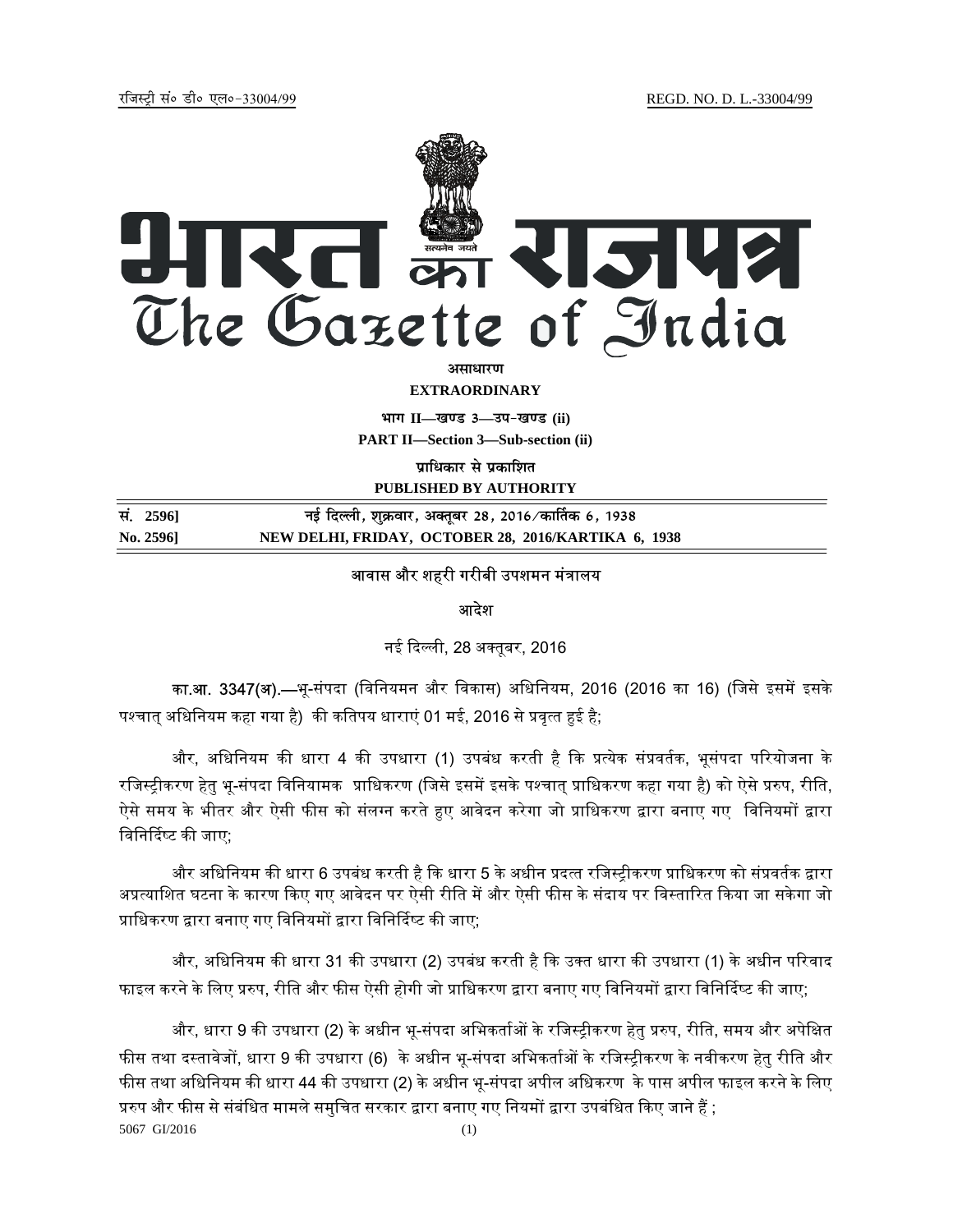और, उक्त उपबंधों में असंगति प्रतीत होती है, चूंकि प्राधिकरण को पूर्वोक्त धाराओं में विनिर्दिष्ट मामलों के संबंध में विनियम बनाने के लिए सशक्त किया गया है, जबकि अधिनियम के कतिपय उपबंधों को कार्यान्वित करना कठिन बनाते हुए, समुचित सरकार को धारा 9 और धारा 44 में उपबंधित मामलों के संबंध में नियम बनाने के लिए सशक्त किया गया है;

और, अधिनियम की धारा 17 की उपधारा (2) का परंतुक उपबंध करता है कि "किसी स्थानीय विधि की अनुपस्थिति में, संप्रवर्तक आवश्यक दस्तावेज और नक्शे, जिसके अंतर्गत, यथास्थिति, आबंटितियों के संगम या सक्षम प्राधिकारी के आम क्षेत्र है, अधिभोग प्रमाणपत्र अभिप्राप्त करने के पश्चात् तीस दिन के भीतर सौंपेगा " । तथापि, आम क्षेत्र आबंटितियों के संगम या सक्षम प्राधिकारी को केवल अधिभोग प्रमाणपत्र के बजाए समापन प्रमाणपत्र जारी करने पर सौंपे जा सकते हैं:

और, पूर्ववर्ती पैरा में उल्लिखित उक्त संदिग्धार्थकता का परिवर्जन करने के लिए, उक्त धारा 17 की उपधारा (2) के परंतुक का संशोधन करना आवश्यक समझा गया है;

अत:, अब केंद्रीय सरकार, भू-संपदा (विनियमन और विकास) अधिनियम, 2016 (2016 का 16) की धारा 91 की उपधारा (1) द्वारा प्रदत्त शक्तियों का प्रयोग करते हुए पूर्वोक्त कठिनाइयों को दूर करने के लिए निम्नलिखित आदेश करती है, अर्थात $:$ 

| 1. (1) इस आदेश का संक्षिप्त नाम भू-संपदा (विनियमन और विकास) कठिनाइयों को<br>दूर करना आदेश, 2016 है ।                                                                                         | संक्षिप्त नाम और<br>प्रारंभ                   |
|----------------------------------------------------------------------------------------------------------------------------------------------------------------------------------------------|-----------------------------------------------|
| (2) ये राजपत्र में प्रकाशन की तारीख को प्रवृत्त होगा                                                                                                                                         |                                               |
| 2.  भू-संपदा (विनियमन और विकास) अधिनियम, 2016 में, -<br>(i) धारा 4 में, उपधारा (1) में, "प्राधिकरण द्वारा बनाए गए विनियमों द्वारा<br>विनिर्दिष्ट" शब्दों के स्थान पर "विहित" शब्द रखा जाएगा; | अधिनियम<br>की<br>कतिपय धाराओं<br>में संशोधन । |
| (ii) धारा 6 में, "प्राधिकरण द्वारा बनाए गए विनियमों द्वारा विनिर्दिष्ट" शब्दों के<br>स्थान पर "विहित" शब्द रखा जाएगा;                                                                        |                                               |
| (iii) धारा 17 में, उपधारा (2) में, परंतुक में "अधिभोग" शब्द के स्थान पर<br>"समापन" शब्द रखा जाएगा;                                                                                           |                                               |
| (iv) धारा 31 में, उपधारा (2) में, "विनियमों द्वारा विनिर्दिष्ट" शब्दों के स्थान<br>पर "विहित" शब्द रखा जाएगा;                                                                                |                                               |
| (v) धारा 84 में, उपधारा (2) में, -<br>(अ) खंड (क) के स्थान पर, निम्नलिखित खंड रखे जाएंगे, अर्थात् :-                                                                                         |                                               |
| "(क) धारा 4 की उपधारा (1) के अधीन आवेदन करने का प्ररुप, समय और<br>रीति तथा उसके साथ संदेय फीस ;                                                                                              |                                               |
| (कख) धारा 4 की उपधारा (2) के खंड (ड) के अधीन रजिस्ट्रीकरण के लिए<br>प्राधिकरण को आवेदन हेतु सूचना और दस्तावेज;                                                                               |                                               |
| (कग) धारा 6 के अधीन रजिस्ट्रीकरण के विस्तार के लिए आवेदन का प्ररुप<br>और फीस;";                                                                                                              |                                               |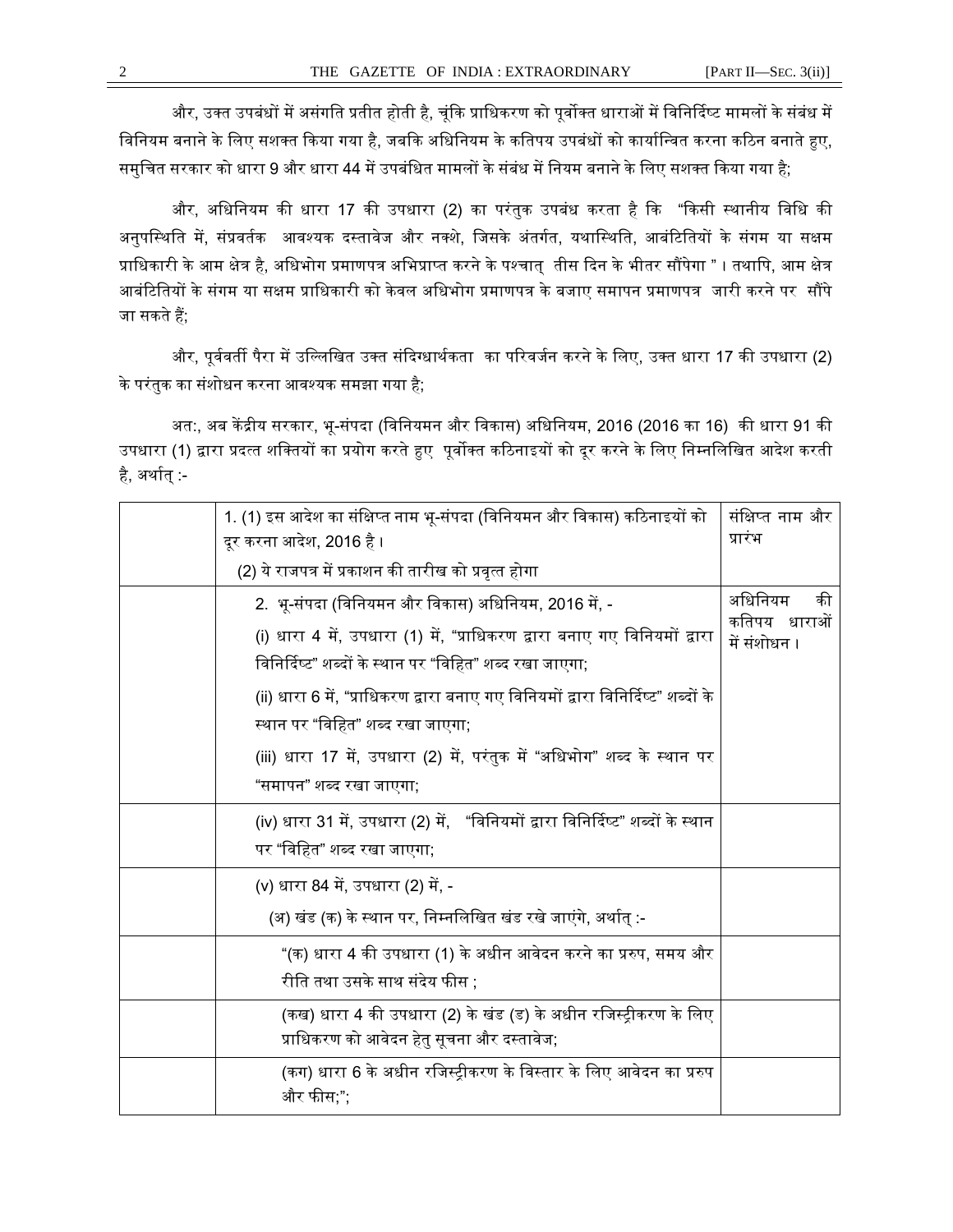| (आ) खंड (ण) के पश्चात् निम्नलिखित खंड अंतःस्थापित किया जाएगा,<br>अर्थात् :--      |  |
|-----------------------------------------------------------------------------------|--|
| "(णक) धारा 31 की उपधारा (2) के अधीन परिवाद फाइल करने का<br>प्ररूप, रीति और फीस ;" |  |
| (vi) धारा 85 में, उपधारा (2) में, खंड (क), (ख) और (छ) का लोप किया                 |  |

[फा. सं. O-17034/18/2009-एच]

राजीव रंजन मिश्रा, संयुक्त सचिव

## **MINISTRY OF HOUSING AND URBAN POVERTY ALLEVIATION**

## **ORDER**

New Delhi, the 28th October, 2016

**S.O. 3347(E).––**Whereas, certain sections of the Real Estate (Regulation and Development) Act, 2016 (16 of 2016) (hereinafter referred to as the Act) came into force with effect from the 1st day of May, 2016;

And whereas, sub-section (1) of section 4 of the Act provides that every promoter shall make an application to the Real Estate Regulatory Authority (hereinafter referred to as the Authority) for registration of the real estate project in such form, manner, within such time and accompanied by such fees as may be specified by the regulations made by the Authority;

And whereas, section 6 of the Act provides that the registration granted under section 5 may be extended by the Authority on an application made by the promoter due to *force majeure*, in such form and on payment of such fee as may be specified by the regulations made by the Authority;

And whereas, sub-section (2) of section 31 of the Act provides that the form, manner and fees for filing complaint under sub-section (1) of said section shall be such as may be specified by the regulations made by the Authority;

And whereas, matters regarding form, manner, time and required fees and documents for registration of real estate agents under sub-section (2) of section 9, manner and fees for renewal of registration of real estate agents under sub-section (6) of section 9 and the form and fees for filing appeal with the Real Estate Appellate Tribunal under sub-section (2) of section 44 of the Act are to be provided by rules made by the appropriate Government;

 And whereas, there appears to be inconsistency in the said provisions as the Authority has been empowered to make regulations in respect of matters specified in the aforesaid sections, while the appropriate Government is empowered to make rules in respect of matters provided in sections 9 and 44, making it difficult to implement certain provisions of the Act;

And whereas, proviso to sub-section (2) of section 17 of the Act provides that "in the absence of any local law, the promoter shall hand over the necessary documents and plans, including common areas, to the association of the allottees or the competent authority, as the case may be, within thirty days after obtaining the occupancy certificate". However, common areas can only be handed over to the association of the allottees or the competent authority upon issuance of the completion certificate instead of occupancy certificate;

And whereas, in order to avoid the said ambiguity mentioned in the preceding paragraph, it is considered necessary to amend the proviso to sub-section (2) of said section 17;